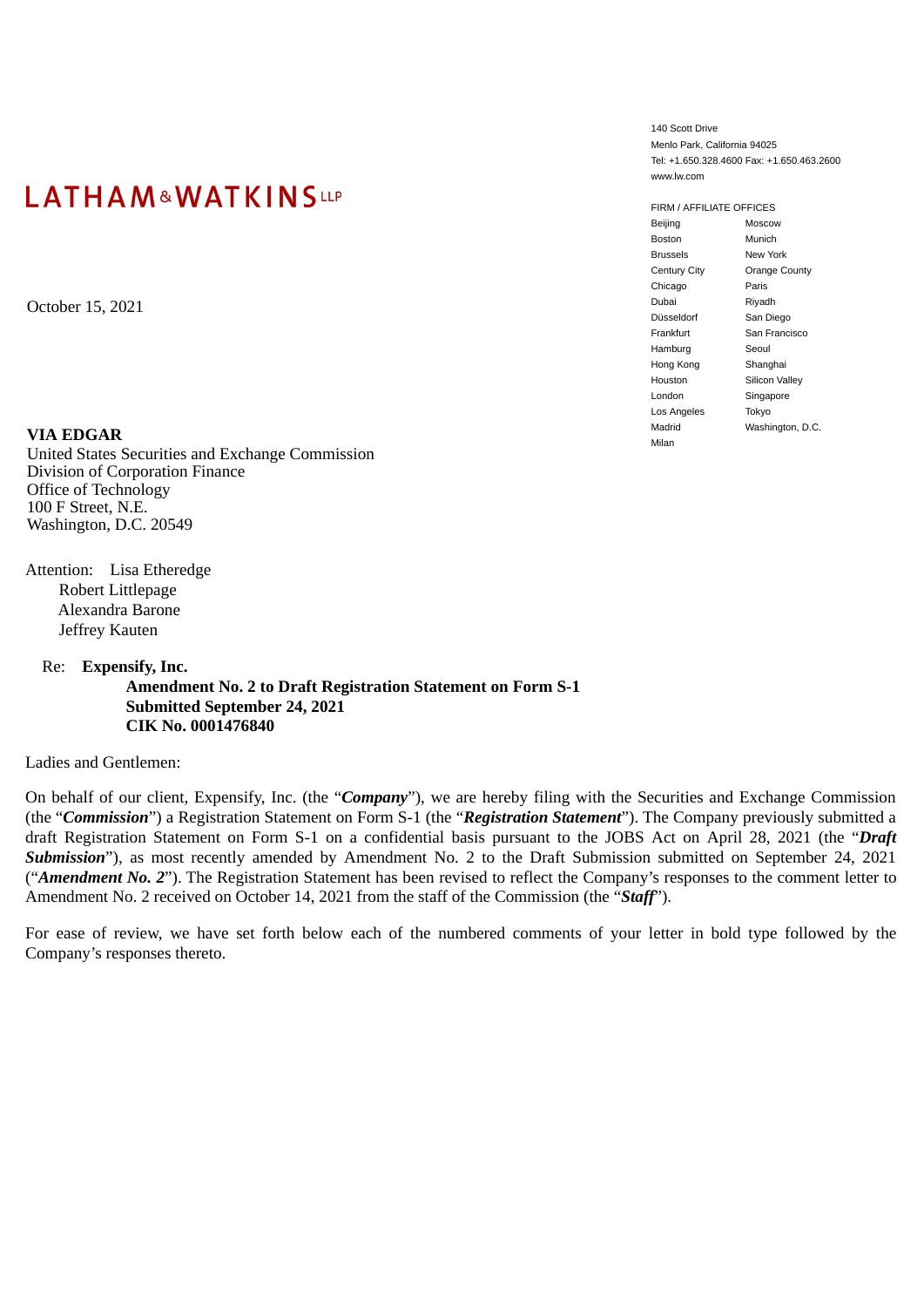#### *Amendment No.2 to Draft Registration Statement on Form S-1*

## *Management's Discussion and Analysis Non-GAAP financial measures, page 85*

**1. In order to avoid giving undue prominence to Adjusted EBITDA and Adjusted EBITDA margin, please revise to move the discussion of these measures until after your analysis of GAAP results of operations. Please refer to Question 102.10 of the C&DI on Non-GAAP Financial Measures.**

*Response*: In response to the Staff's comment, the Company has revised the disclosure on pages 97 and 98 of the Registration Statement.

## *Comparison of the six months ended June 30, 2020 and 2021, page 89*

**2. We note several instances where the amounts presented in MD&A are inconsistent with the amounts presented in the audited financial statements. For example, in all periods presented, expenses presented in the tables on pages 90-92 are not consistent with the line items reported on the Consolidated Statements of Income on page F-4. We also note that the amount of stock based compensation presented in your Non-GAAP reconciliation on page 79 for the year ended December 31, 2019 is not consistent with the amount reported on page F-7.**

*Response*: In response to the Staff's comment, the Company has revised the disclosure on pages 91, 92, 93 and 94 of the Registration Statement. The Company notes the Staff's comment on the presentation of the stock based compensation and has added additional disclosure on pages 81 and 98. For the year ended December 31, 2019, we recorded stock based compensation of \$3,487,089 in the consolidated statement of income. Of this amount, \$1,706,305 was recorded through additional paid in capital and \$1,780,784 thousand was not recorded within additional paid in capital as it represents the excess of the repurchase price over the fair value of shares repurchased in accordance with ASC 505-30-50-3. For further disclosure the Company respectfully directs the Staff to Note 9 – Stock-Based Compensation, page F-30, for further explanation on our stock based compensation presentation for the year ended December 31, 2019.

**3. We note under Subsequent events that in July 2021, the company determined that it would pay a cash bonus to each of its employees in a value that approximates the cost of each employee exercising 45% of their total outstanding shares. We further note that through September 24, 2021, you paid nearly \$9.5 million in cash bonuses to employees. Please revise your MD&A to disclose this obligation, including its anticipated impact on your future cash flows and operating expenses for the foreseeable future. Please also revise your disclosure on page F-21 to disclose the total amount of remaining cash bonuses, if any, that you reasonably expect to pay subsequent to September 24, 2021. Please refer to Item 303 of Regulation S-K and ASC 855-10-50-2.**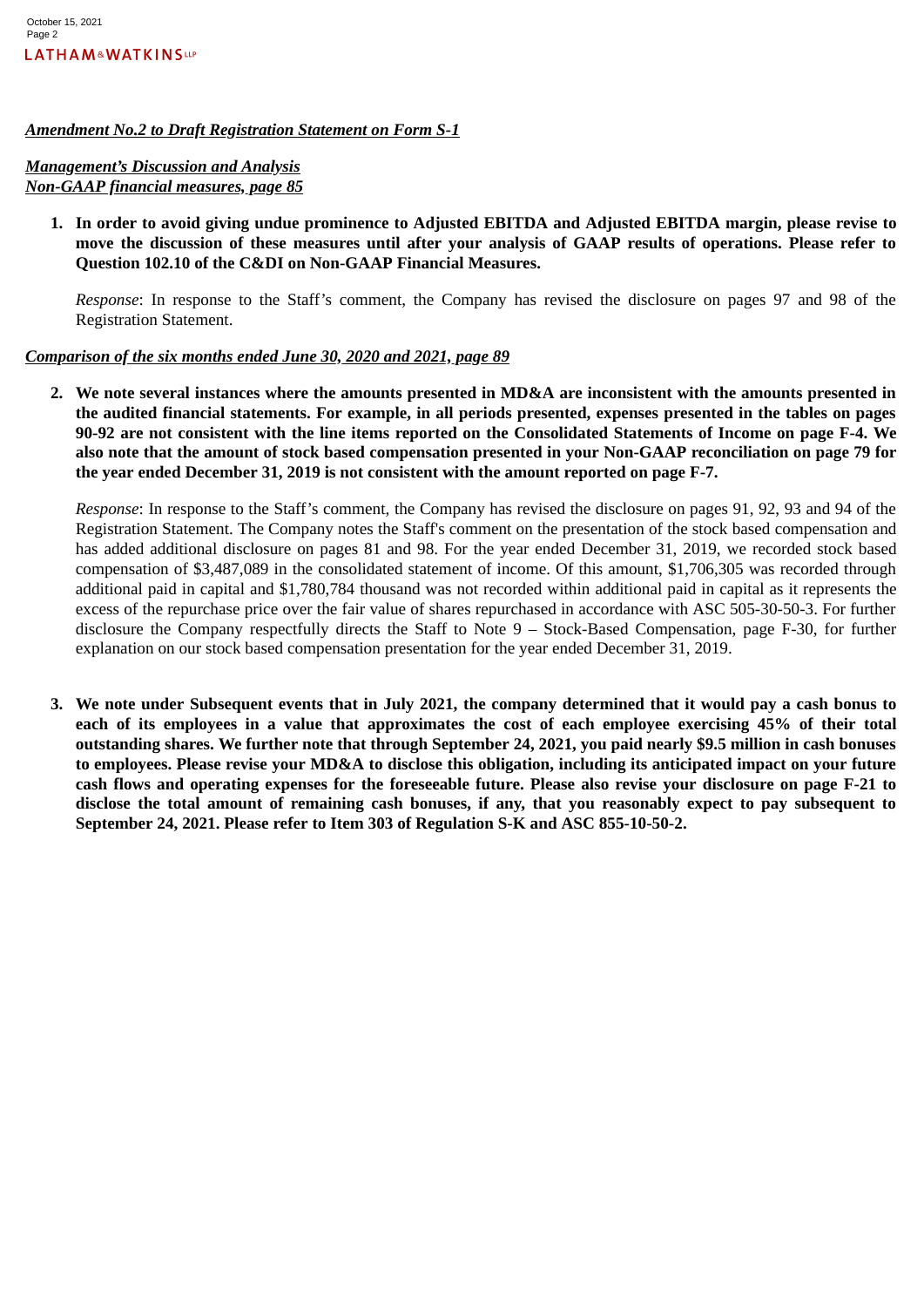*Response*: In response to the Staff's comment, the Company has revised the disclosure on pages 88, 89 and F-21 of the Registration Statement.

#### *Consolidated Financial Statements Note 9 – Stock-Based Compensation, page F-29*

**4. Please provide us with a breakdown of the details of all stock-based compensation awards granted since June 30, 2020, including the fair value of the underlying stock used to value such awards. To the extent there were any significant fluctuations in the fair values, please describe for us the factors that contributed to such fluctuations, including any intervening events within the company or changes in your valuation assumptions or methodology.**

*Response*: The Company acknowledges the Staff's comment and respectfully advises the Staff that it will provide the Staff with the requested analysis under separate cover.

\* \* \*